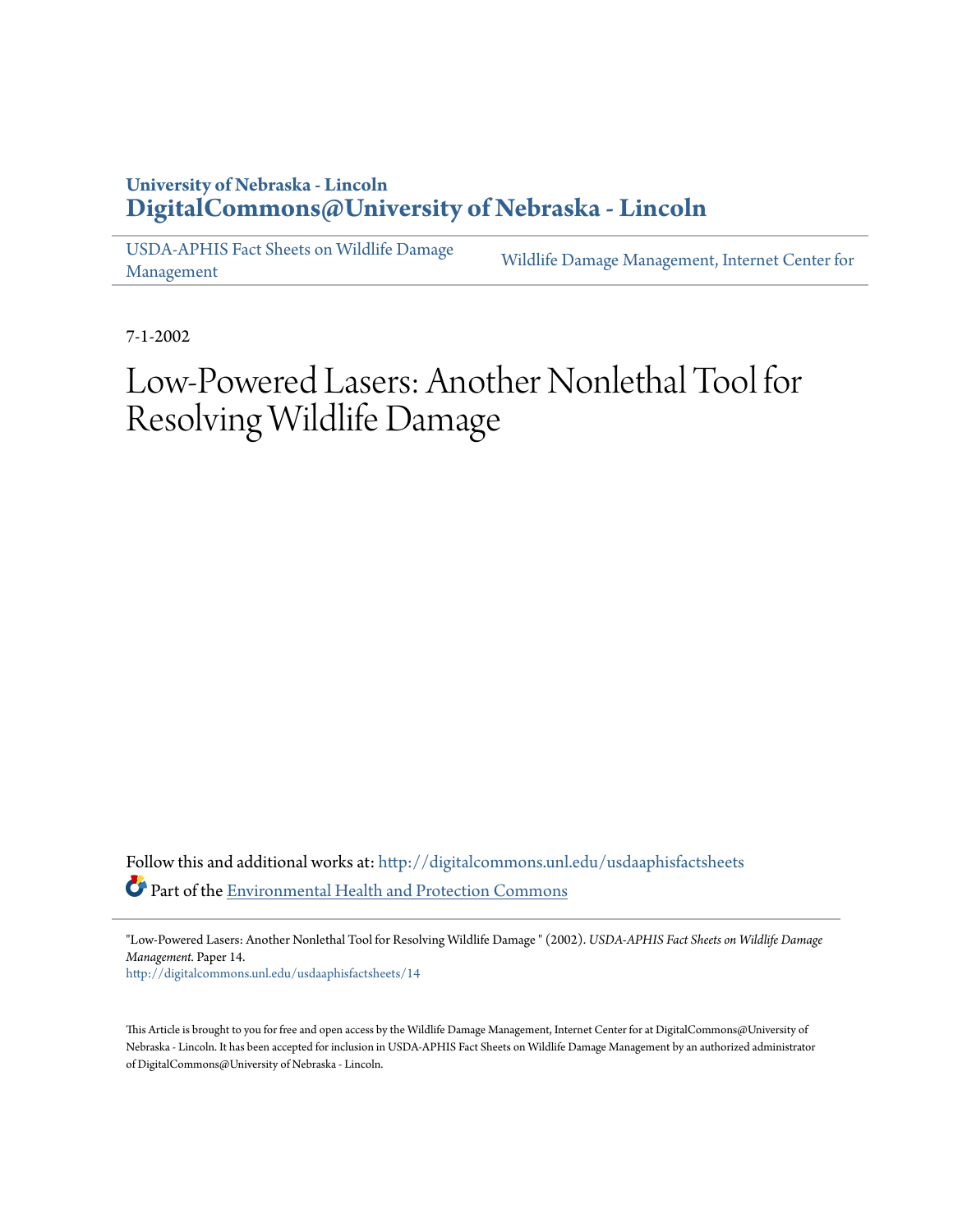

Wildlife Services **Victor** 2002

## **Factsheet**

# **Low-Powered Lasers: Another Nonlethal Tool for Resolving Wildlife Damage**

Each year Wildlife Services (WS), a program within the U.S. Department of Agriculture's Animal and Plant Health Inspection Service, disperses several million birds because of safety, health, and property damage concerns. To successfully disperse large numbers of birds, WS employs a combination of nonlethal measures, including the use of pyrotechnics, sound cannons, and other noisemakers. While these measures are effective, WS is constantly researching new means for resolving wildlife damage in order to give program specialists more options for addressing wildlife conflicts.

The latest tool in WS' toolbox of resources is the low-powered laser, effective in dispersing a variety of bird species. Researchers at WS' National Wildlife Research Center (NWRC) have demonstrated the usefulness of lasers in dispersing birds in a number of different environments.

#### **How the Laser Works**

The low-powered laser is most effective before dawn or after dusk when the red beam of the laser is clearly visible. Bright sunlight will "wash out" the laser light rendering it ineffective. Although researchers are not sure if birds see the same red spot as people, it is clear that certain bird species elicit an avoidance response in reaction to the laser. The birds view the light as a physical object or predator coming toward them and generally fly away to escape. Research, however, has shown that the effectiveness of low-powered lasers varies depending on the bird species and the context of the application.

The idea of using lasers to disperse birds originated in Europe, but researchers at NWRC were the first to test the concept and develop it into an actual tool for managing wildlife damage. WS researchers focused their efforts on low-powered lasers making safety a priority. At higher levels, lasers can burn tissue, causing injury to people and animals. WS' goal is to safely and effectively disperse birds without putting them or people in harm's way.

As a result of WS' research, and in collaboration with NWRC scientists, a low-powered laser called the Avian Dissuader was developed by Science and

Engineering Associates Inc., for use in dispersing problem birds. The laser resembles a radar gun used by police to catch speeders. The design enables WS specialists to quickly aim the laser at a roost or cluster of birds to move them from a specific area.

### **Relocating Avian Species**

Although WS' initial research with the laser was intended to evaluate how the technology could be applied and which avian species would respond, program specialists have since expanded the number of species known to respond to the laser beam. WS specialists attempting to relocate waterfowl, such as ducks and geese, have found great success using low-powered lasers. Increasingly, this new tool is being used to help disperse overabundant waterfowl populations in urban and suburban areas across the United States. Long-legged wading birds, like great blue herons, have also been successfully dispersed using low-powered laser light. This discovery is especially important to aquaculture producers because it gives them another nonlethal tool for combating the heron, the double-crested cormorant, and other fish-eating birds.

In addition to these successes, low-powered lasers have proven effective against crows, gulls at landfills, and vultures. In Hawaii they have been tested as a potential means for moving endangered species out of industrial areas and airports where their foraging activities put the birds themselves at risk and pose a safety threat to air traffic.

At the same time, WS specialists have found that blackbirds, starlings, and pigeons generally don't respond to low-powered lasers. The reason for this distinction in response is likely due to the very different eye structure of bird species active at night or in low-light situations. Because these species are active during the day, traditional means of dispersal are still most effective with these species.

#### **Future Developments**

As new conflicts arise, WS specialists will continue to test the effectiveness of low-powered lasers in a variety of settings with different avian species. These field tests likely will lead to even more uses for this new nonlethal tool. Although low-powered lasers can be effective when used in combination with other nonlethal methods, they should not be considered a cure-all. As with any nonlethal measure, once enforcement stops, problem birds can return to cause conflict again. In certain situations, nonlethal management efforts must be continuous to have the desired impact.